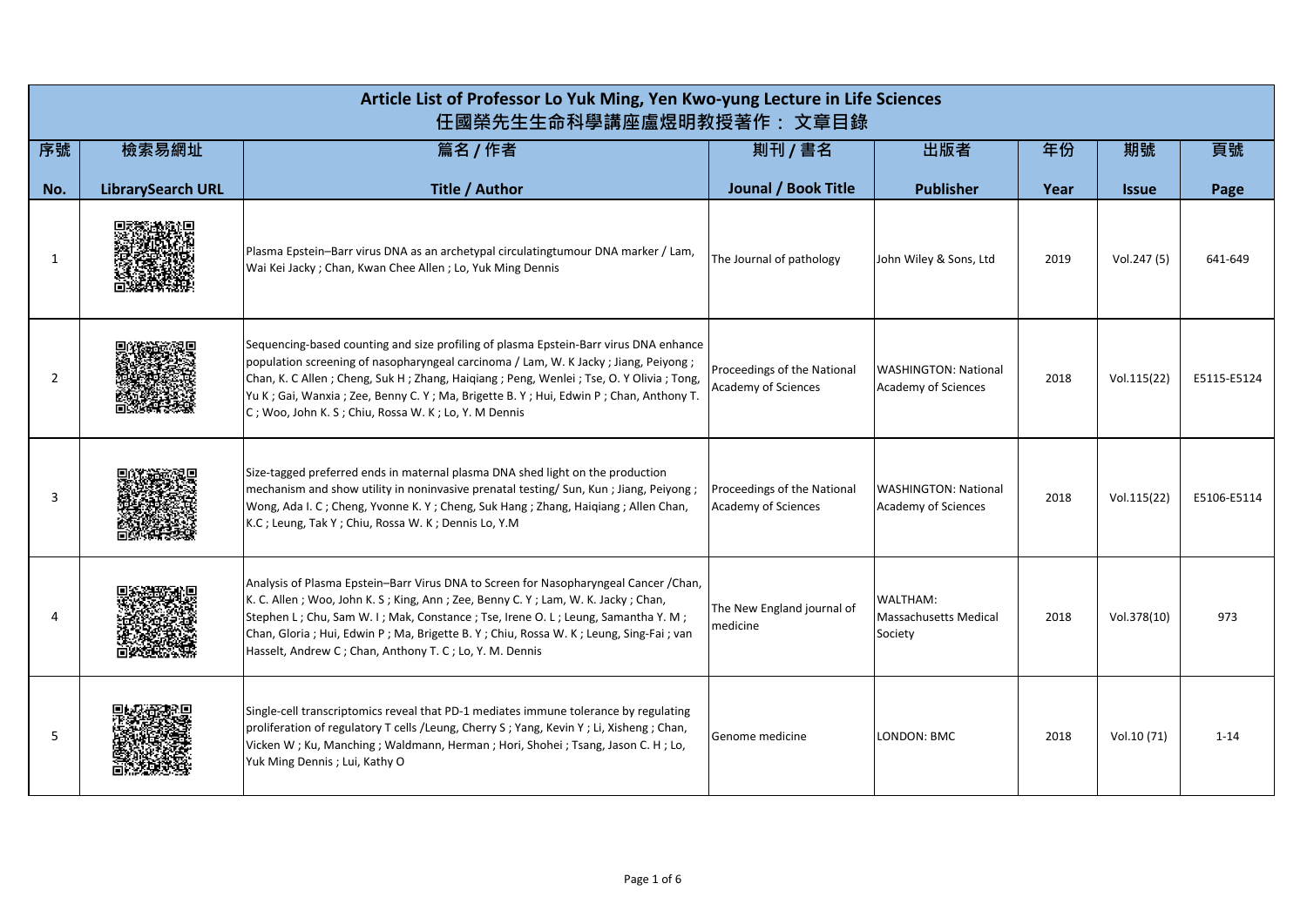|     | Article List of Professor Lo Yuk Ming, Yen Kwo-yung Lecture in Life Sciences<br>任國榮先生生命科學講座盧煜明教授著作: 文章目錄 |                                                                                                                                                                                                                                                                                                                                                                                                                        |                                                    |                                                     |      |              |             |  |  |
|-----|----------------------------------------------------------------------------------------------------------|------------------------------------------------------------------------------------------------------------------------------------------------------------------------------------------------------------------------------------------------------------------------------------------------------------------------------------------------------------------------------------------------------------------------|----------------------------------------------------|-----------------------------------------------------|------|--------------|-------------|--|--|
| 序號  | 檢索易網址                                                                                                    | 篇名 / 作者                                                                                                                                                                                                                                                                                                                                                                                                                | 剘刊 / 書名                                            | 出版者                                                 | 年份   | 期號           | 頁號          |  |  |
| No. | <b>LibrarySearch URL</b>                                                                                 | Title / Author                                                                                                                                                                                                                                                                                                                                                                                                         | Jounal / Book Title                                | <b>Publisher</b>                                    | Year | <b>Issue</b> | Page        |  |  |
| 6   |                                                                                                          | Integrative single-cell and cell-free plasma RNA transcriptomics elucidates placental<br>cellular dynamics /Tsang, Jason C. H ; Vong, Joaquim S. L ; Ji, Lu ; Poon, Liona C. Y ; Jiang,<br>Peiyong; Lui, Kathy O; Ni, Yun-Bi; To, Ka Fai; Cheng, Yvonne K. Y; Chiu, Rossa W. K;<br>Lo, Yuk Ming Dennis                                                                                                                 | Proc Natl Acad Sci USA                             | <b>WASHINGTON: National</b><br>Academy of Sciences  | 2017 | Vol.114(37)  | E7786-E7795 |  |  |
| 7   |                                                                                                          | Analysis of Plasma Epstein-Barr Virus DNA to Screen for Nasopharyngeal Cancer / Chan,<br>K. C. Allen; Woo, John K. S; King, Ann; Zee, Benny C. Y; Lam, W. K. Jacky; Chan,<br>Stephen L; Chu, Sam W. I; Mak, Constance; Tse, Irene O. L; Leung, Samantha Y. M;<br>Chan, Gloria ; Hui, Edwin P ; Ma, Brigette B. Y ; Chiu, Rossa W. K ; Leung, Sing-Fai ; van<br>Hasselt, Andrew C; Chan, Anthony T. C; Lo, Y. M. Dennis | The New England journal of<br>medicine             | WALTHAM:<br><b>Massachusetts Medical</b><br>Society | 2017 | Vol.377(6)   | 513-522     |  |  |
| 8   |                                                                                                          | Second generation noninvasive fetal genome analysis reveals de novo mutations, single-<br>base parental inheritance, and preferred DNA ends / Chan, K.C. Allen; Jiang, Peiyong;<br>Sun, Kun; Cheng, Yvonne K.Y; Tong, Yu K; Cheng, Suk Hang; Wong, Ada I.C; Hudecova, Academy of Sciences<br>Irena; Leung, Tak Y; Chiu, Rossa W.K; Lo, Yuk Ming Dennis                                                                 | Proceedings of the National                        | <b>WASHINGTON: National</b><br>Academy of Sciences  | 2016 | Vol.113(50)  | E8159-E8168 |  |  |
| 9   |                                                                                                          | Second generation noninvasive fetal genome analysis reveals de novo mutations, single-<br>base parental inheritance, and preferred DNA ends / Chan, K.C. Allen; Jiang, Peiyong;<br>Sun, Kun; Cheng, Yvonne K.Y; Tong, Yu K; Cheng, Suk Hang; Wong, Ada I.C; Hudecova,<br>Irena; Leung, Tak Y; Chiu, Rossa W.K; Lo, Yuk Ming Dennis                                                                                     | Proceedings of the National<br>Academy of Sciences | <b>WASHINGTON: National</b><br>Academy of Sciences  | 2016 | Vol.113(50)  | 14181       |  |  |
| 10  |                                                                                                          | Tracing the tissue of origin of plasma DNA-feasibility and implications /Lo, Yuk Ming<br>Dennis; Lam, Wai Kei Jacky                                                                                                                                                                                                                                                                                                    | Annals of the New York<br>Academy of Sciences      | United States: Blackwell<br><b>Publishing Ltd</b>   | 2016 | Vol.1376(1)  | $14 - 17$   |  |  |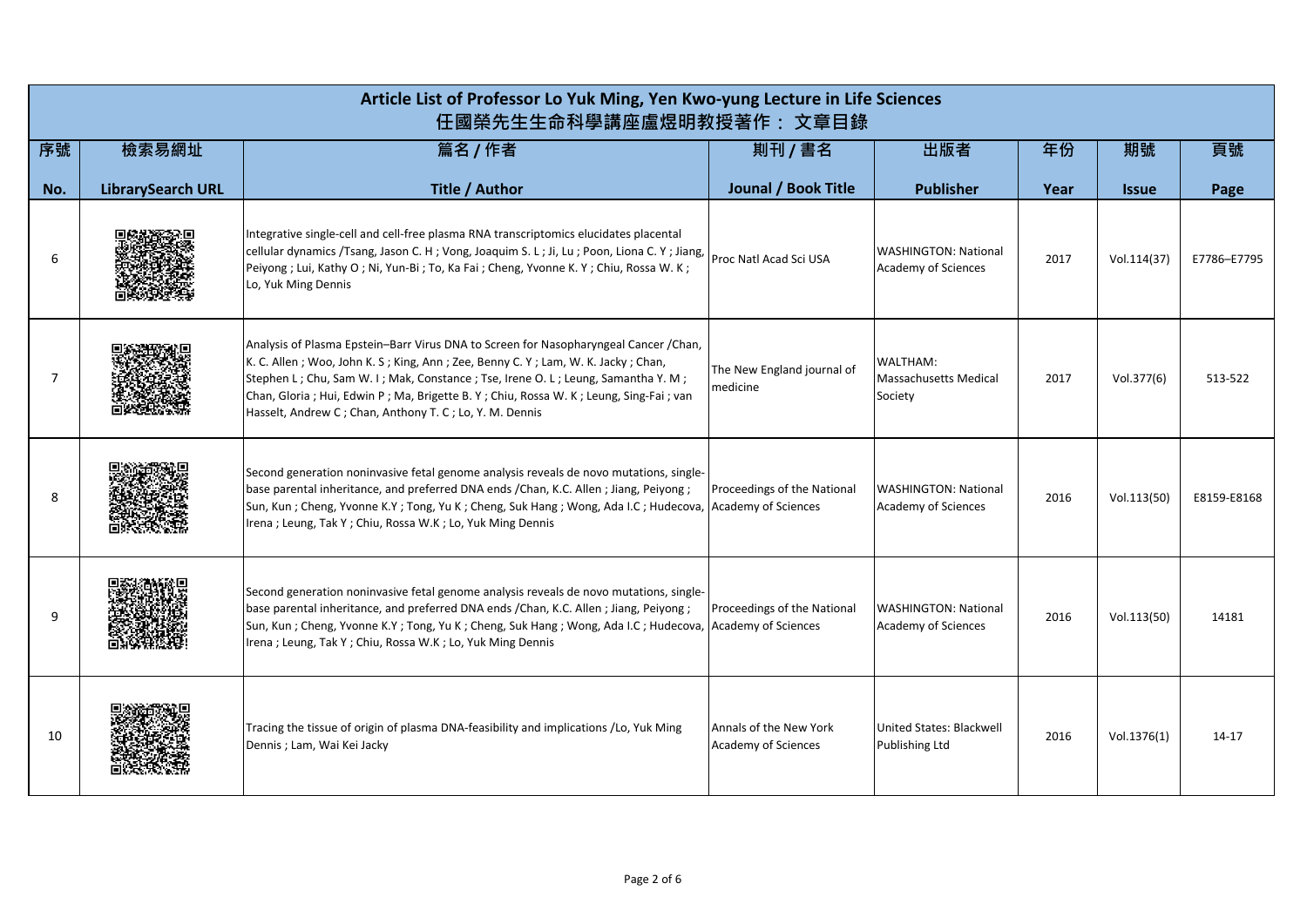|     | Article List of Professor Lo Yuk Ming, Yen Kwo-yung Lecture in Life Sciences<br>任國榮先生生命科學講座盧煜明教授著作: 文章目錄 |                                                                                                                                                                                                                                                                                                                                                                                                                                                                                                    |                                                           |                                                    |      |                     |             |  |  |
|-----|----------------------------------------------------------------------------------------------------------|----------------------------------------------------------------------------------------------------------------------------------------------------------------------------------------------------------------------------------------------------------------------------------------------------------------------------------------------------------------------------------------------------------------------------------------------------------------------------------------------------|-----------------------------------------------------------|----------------------------------------------------|------|---------------------|-------------|--|--|
| 序號  | 檢索易網址                                                                                                    | 篇名 / 作者                                                                                                                                                                                                                                                                                                                                                                                                                                                                                            | 則刊 / 書名                                                   | 出版者                                                | 年份   | 期號                  | 頁號          |  |  |
| No. | <b>LibrarySearch URL</b>                                                                                 | Title / Author                                                                                                                                                                                                                                                                                                                                                                                                                                                                                     | Jounal / Book Title                                       | <b>Publisher</b>                                   | Year | <i><b>Issue</b></i> | Page        |  |  |
| 11  |                                                                                                          | Genomic Analysis of Plasma DNA in Prenatal Medicine and Beyond / L o, Yuk Ming<br>Dennis                                                                                                                                                                                                                                                                                                                                                                                                           | <b>Blood</b>                                              | Elsevier Inc                                       | 2016 | Vol.128 (22)        | $SCI-25$    |  |  |
| 12  |                                                                                                          | Plasma DNA tissue mapping by genome-wide methylation sequencing for noninvasive<br>prenatal, cancer, and transplantation assessments/Sun, Kun ; Jiang, Peiyong ; Chan, K. C.<br>Allen; Wong, John; Cheng, Yvonne K.Y; Liang, Raymond H.S; Chan, Wai-Kong; Ma,<br>Edmond S. K; Chan, Stephen L; Cheng, Suk Hang; Chan, Rebecca W.Y; Tong, Yu K; Ng,<br>Simon S.M ; Wong, Raymond S.M ; Hui, David S.C ; Leung, Tse Ngong ; Leung, Tak Y ; Lai,<br>Paul B.S ; Chiu, Rossa W. K ; Lo, Yuk Ming Dennis | Proceedings of the National<br>Academy of Sciences        | <b>WASHINGTON: National</b><br>Academy of Sciences | 2015 | Vol.112(40)         | E5503-E5512 |  |  |
| 13  |                                                                                                          | Lengthening and shortening of plasma DNA in hepatocellular carcinoma patients/ Jiang,<br>Peiyong; Chan, Carol W. M; Chan, K. C. Allen; Cheng, Suk Hang; Wong, John; Wong,<br>Vincent Wai-Sun; Wong, Grace L. H; Chan, Stephen L; Mok, Tony S. K; Chan, Henry L. Y Academy of Sciences<br>; Lai, Paul B. S ; Chiu, Rossa W. K ; Lo, Y.M. Dennis                                                                                                                                                     | Proceedings of the National                               | <b>WASHINGTON: National</b><br>Academy of Sciences | 2015 | Vol.112(11)         | E1317-E1325 |  |  |
| 14  |                                                                                                          | Size-based molecular diagnostics using plasma DNA for noninvasive prenatal testing /Yu,<br>S.C; Chan, K.C; Zheng, Y.W; Jiang, P; Liao, G.J; Sun, H; Akolekar, R; Leung, T.Y; Go,<br>A.T; Vugt, J.M.G. van; Minekawa, R; Oudejans, C.B; Nicolaides, K.H; Chiu, R.W; Lo,<br>Y.M. Dennis                                                                                                                                                                                                              | Proceedings of the National<br><b>Academy of Sciences</b> | <b>WASHINGTON: National</b><br>Academy of Sciences | 2014 | Vol.111(23)         | 8583-8588   |  |  |
| 15  |                                                                                                          | Maternal plasma fetal DNA fractions in pregnancies with low and high risks for fetal<br>chromosomal aneuploidies / Hudecova, Irena ; Sahota, Daljit ; Heung, Macy M.S ; Jin,<br>Yongjie ; Lee, Wing S ; Leung, Tak Y ; Lo, Yuk Ming Dennis ; Chiu, Rossa W.K                                                                                                                                                                                                                                       | PLOS one                                                  | SAN FRANCISCO: PUBLIC<br><b>LIBRARY SCIENCE</b>    | 2014 | Vol.9(2)            | e88484      |  |  |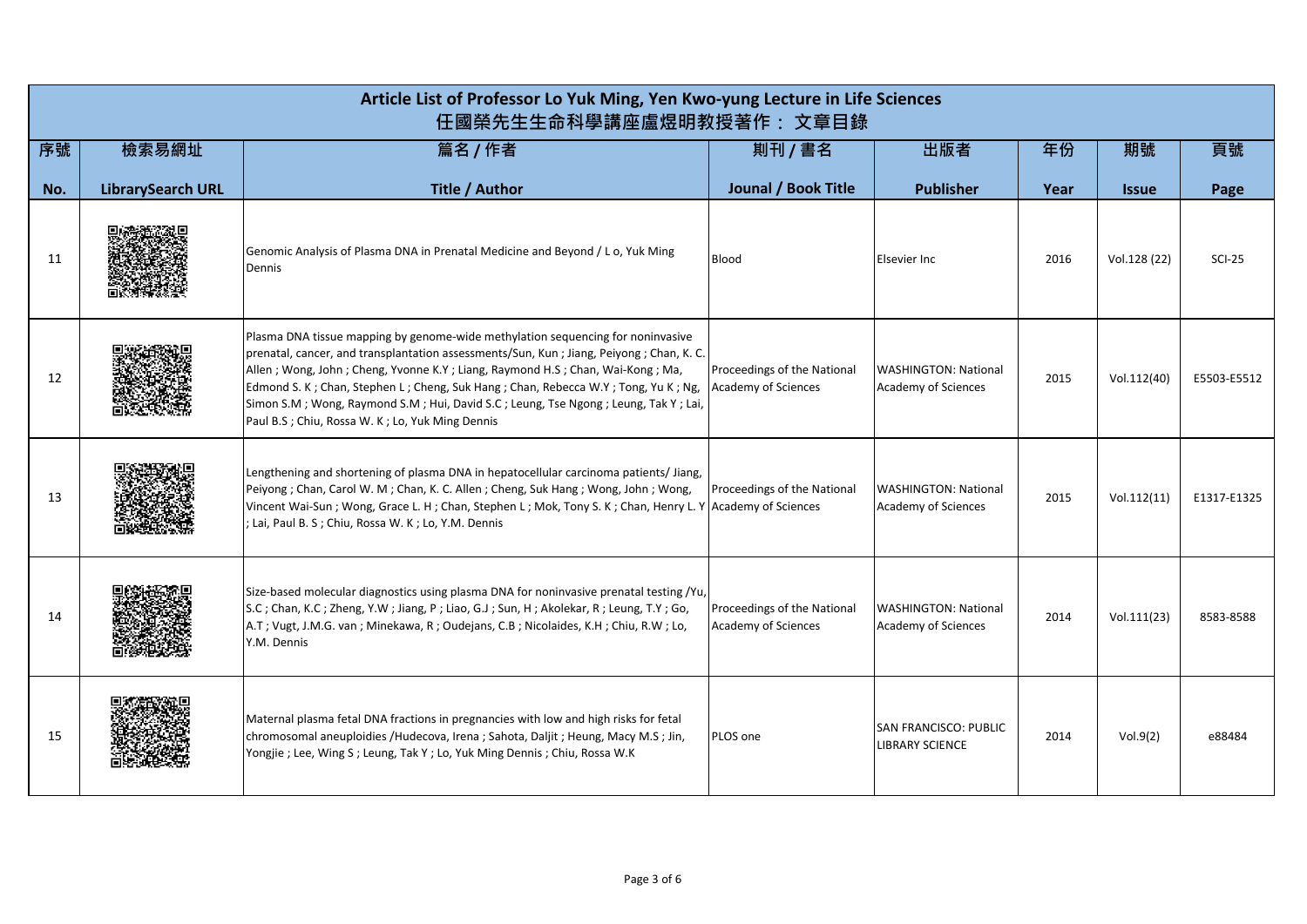|     | Article List of Professor Lo Yuk Ming, Yen Kwo-yung Lecture in Life Sciences<br>任國榮先生生命科學講座盧煜明教授著作: 文章目錄 |                                                                                                                                                                                                                                                                         |                                               |                                                 |      |              |               |  |  |
|-----|----------------------------------------------------------------------------------------------------------|-------------------------------------------------------------------------------------------------------------------------------------------------------------------------------------------------------------------------------------------------------------------------|-----------------------------------------------|-------------------------------------------------|------|--------------|---------------|--|--|
| 序號  | 檢索易網址                                                                                                    | 篇名 / 作者                                                                                                                                                                                                                                                                 | 剘刊 / 書名                                       | 出版者                                             | 年份   | 期號           | 頁號            |  |  |
| No. | <b>LibrarySearch URL</b>                                                                                 | Title / Author                                                                                                                                                                                                                                                          | Jounal / Book Title                           | <b>Publisher</b>                                | Year | <b>Issue</b> | Page          |  |  |
| 16  |                                                                                                          | Clinical applications of maternal plasma fetal DNA analysis: translating the fruits of 15<br>years of research / Kwun Chiu, Rossa Wai ; Dennis Lo, Yuk Ming                                                                                                             | Clinical chemistry and<br>laboratory medicine | <b>BERLIN: De Gruyter</b>                       | 2013 | Vol.51(1)    | 197-204       |  |  |
| 17  |                                                                                                          | Noninvasive Prenatal Molecular Karyotyping from Maternal Plasma /Yu, Stephanie C. Y;<br>Jiang, Peiyong; Choy, Kwong W; Chan, Kwan Chee Allen; Won, Hye-Sung; Leung, Wing<br>C; Lau, Elizabeth T; Tang, Mary H. Y; Leung, Tak Y; Lo, Yuk Ming Dennis; Chiu, Rossa<br>W.K | PLOS one                                      | SAN FRANCISCO: PUBLIC<br><b>LIBRARY SCIENCE</b> | 2013 | Vol.8(4)     | e60968        |  |  |
| 18  |                                                                                                          | The potential clinical utility of serial plasma albumin mRNA monitoring for the post-liver<br>transplantation management / Chan, Rebecca Wing Yan ; Wong, John ; Lai, Paul Bo Shan   Clinical biochemistry<br>; Lo, Yuk Ming Dennis ; Chiu, Rossa Wai Kwun              |                                               | United States: Elsevier Inc.                    | 2013 | Vol.46 (15)  | 1313-1319     |  |  |
| 19  |                                                                                                          | Fetal nucleic acids in maternal blood: the promises /Dennis Lo, Yuk Ming                                                                                                                                                                                                | Clinical chemistry and<br>laboratory medicine | <b>BERLIN: Walter de Gruyter</b>                | 2012 | Vol.50(6)    | 995-998       |  |  |
| 20  |                                                                                                          | Non-invasive prenatal diagnosis by massively parallel sequencing of maternal plasma<br>DNA /Lo, Yuk Ming Dennis                                                                                                                                                         | Open biology                                  | LONDON: The Royal<br>Society                    | 2012 | Vol.2 (6)    | 120086-120086 |  |  |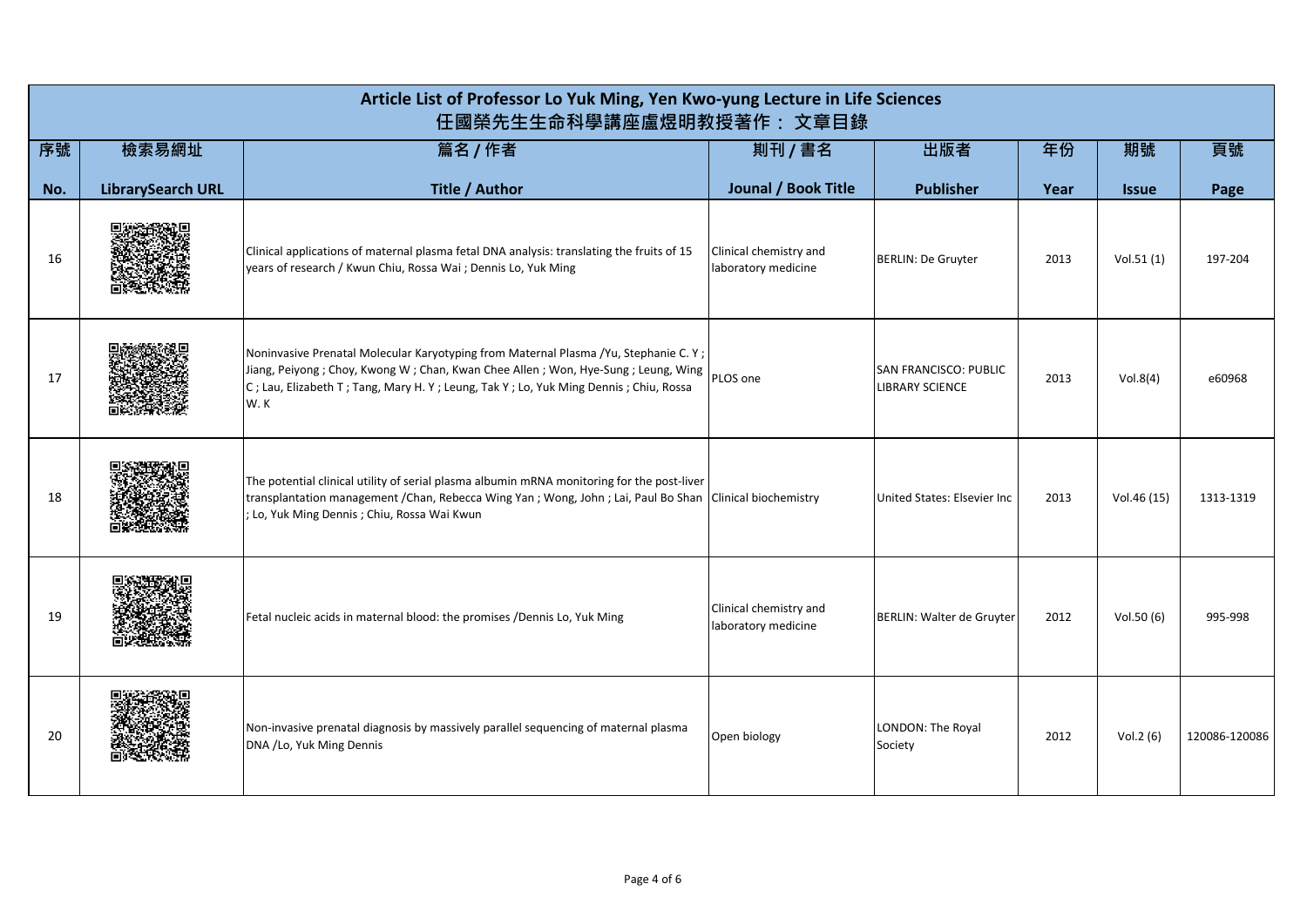|     | Article List of Professor Lo Yuk Ming, Yen Kwo-yung Lecture in Life Sciences<br>任國榮先生生命科學講座盧煜明教授著作: 文章目錄 |                                                                                                                                                                                                                                                                                 |                                                 |                                                     |      |                     |           |  |  |
|-----|----------------------------------------------------------------------------------------------------------|---------------------------------------------------------------------------------------------------------------------------------------------------------------------------------------------------------------------------------------------------------------------------------|-------------------------------------------------|-----------------------------------------------------|------|---------------------|-----------|--|--|
| 序號  | 檢索易網址                                                                                                    | 篇名 / 作者                                                                                                                                                                                                                                                                         | 則刊 / 書名                                         | 出版者                                                 | 年份   | 期號                  | 頁號        |  |  |
| No. | <b>LibrarySearch URL</b>                                                                                 | Title / Author                                                                                                                                                                                                                                                                  | Jounal / Book Title                             | <b>Publisher</b>                                    | Year | <i><b>Issue</b></i> | Page      |  |  |
| 21  |                                                                                                          | Recent advances in the analysis of fetal nucleic acids in maternal plasma / Tsui, Nancy<br>Bo Yin ; Lo, Yuk Ming Dennis                                                                                                                                                         | Current opinion in hematology                   | PHILADELPHIA: Lippincott<br>Williams & Wilkins, Inc | 2012 | Vol.19(6)           | 462-468   |  |  |
| 22  |                                                                                                          | Technical concerns about immunoprecipitation of methylated fetal DNA for noninvasive<br>trisomy 21 diagnosis / Tong, Yu Kwan; Chiu, Rossa Wai Kwun; Chan, Kwan Chee Allen;<br>Leung, Tak Yeung; Lo, Yuk Ming Dennis                                                             | Nature medicine                                 | <b>NEW YORK: NATURE</b><br><b>PUBLISHING GROUP</b>  | 2012 | Vol.18(9)           | 1327-1328 |  |  |
| 23  |                                                                                                          | Noninvasive fetal trisomy 21 detection using chromosome-selective sequencing: a<br>variation of the molecular counting theme /Lo, Yuk Ming Dennis; Chan, Kwan Chee<br>Allen; Chiu, Rossa Wai Kwun                                                                               | Expert review of molecular<br>diagnostics       | OSLO: Taylor & Francis                              | 2012 | Vol.12(4)           | 329-331   |  |  |
| 24  |                                                                                                          | Genomic Analysis of Fetal Nucleic Acids in Maternal Blood / Lo, Yuk Ming Dennis; Chiu,<br>Rossa Wai Kwun                                                                                                                                                                        | Annual review of genomics<br>and human genetics | United States: Annual<br><b>Reviews</b>             | 2012 | Vol.13(1)           | 285-306   |  |  |
| 25  |                                                                                                          | FetalQuant: Deducing fractional fetal DNA concentration from massively parallel<br>sequencing of DNA in maternal plasma /iang, Peiyong ; Chan, K. C. Allen ; Liao, Gary J. W Bioinformatic<br>; Zheng, Yama W. L; Leung, Tak Y; Chiu, Rossa W. K; Lo, Yuk Ming Dennis; Sun, Hao |                                                 | <b>OXFORD: OXFORD UNIV</b><br><b>PRESS</b>          | 2012 | Vol.28 (22)         | 2883-2890 |  |  |